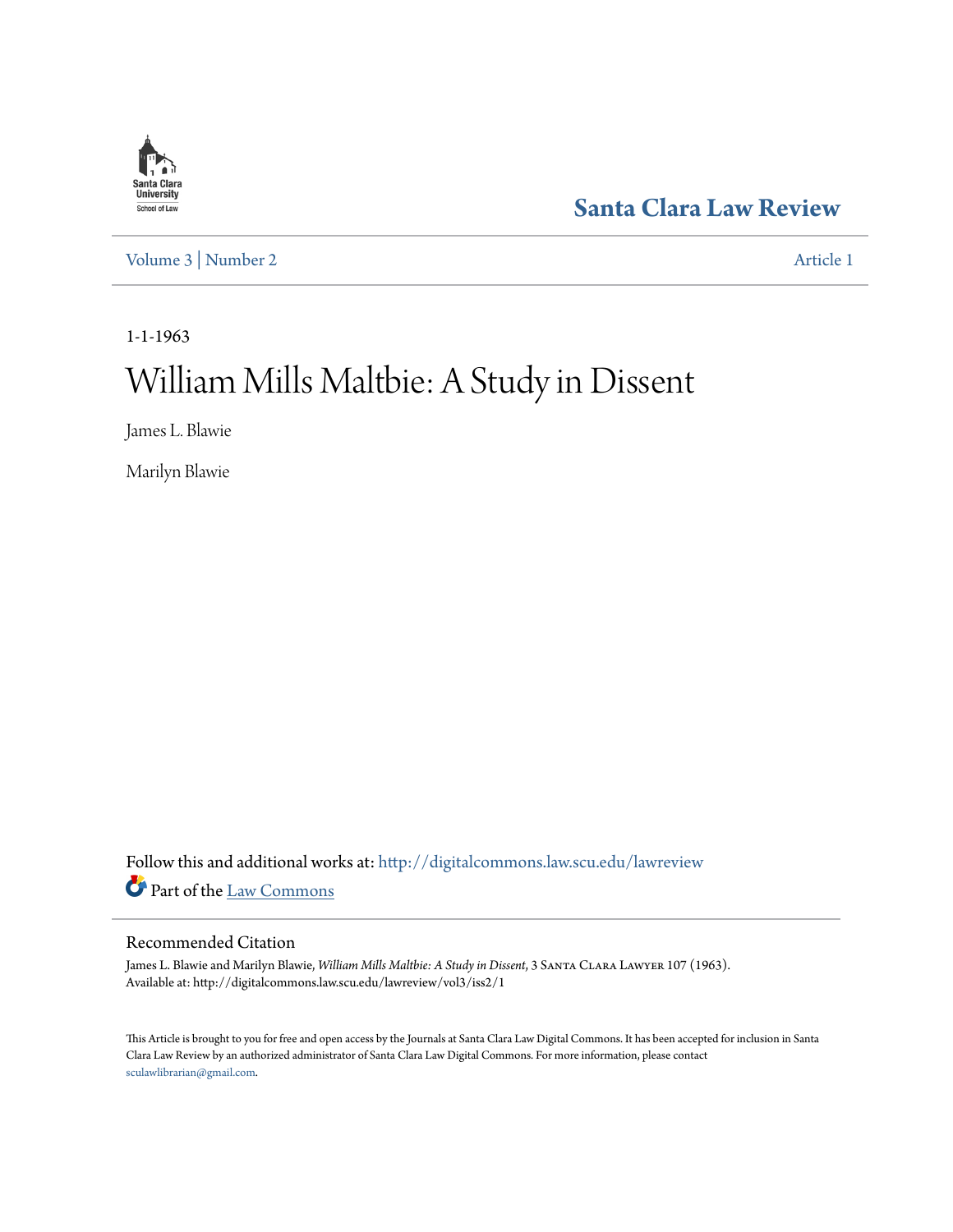# **SANTA CLARA LAWYER**

| × |  |
|---|--|
|---|--|

### William Mills Maltbie: **A** Study in Dissent

*James L. Blawie\* and Marilyn Blawief*

Many judges, over many scores of years, have felt strongly enough about their views of the law to put aside pressing work and to write into the state reports a dissent from the majority. A dissent more or less eloquent, but how effective?

As a juridical institution, the dissent is peculiar to American jurisprudence, and in slightly different form and theory, to the jurisprudence of the rest of the English-speaking world. It is no accident that the ranks of judicial dissenters contain some of the greatest names of the American legal world. Brandeis, Holmes, Carter, Traynor, Maltbie, Musmanno, Hughes, Frankfurter, Cardozo have founded immortal reputations, to no little extent based upon the power of their dissents to persuade, instruct, and above all to change the views of their fellow judges and attorneys.

Read what a great dissenting justice, Talbot Smith of the Michigan Supreme Court, wrote concerning his convictions on the role of the dissent:

It is not incompetence which divides the justices of our highest courts, but competence and convictions. These human values which are being weighed are weighed by the judges in their individual scales. It is not a mathematical but a moral process. . **.** . [T]here is no doubt that a powerful dissent so weakens the majority opinion that it often collapses after a few years; and there is no doubt that the same dissent casts much uncertainty upon the prevailing opinion **....** I feel that it is a superficial and trivial comment to say that dissents will destroy confidence in the courts, because confidence comes not from hiding cleavages in thought, and principle, but in exposing and exploring them. . . . I find from it a duty-a duty to speak, to speak, if need be, by way of dissent.<sup>1</sup>

It is our purpose here to take up the dissents of a "strong judge," Chief Justice William M. Maltbie of the Connecticut Supreme Court of Errors; to examine them, and to trace them down the years to 1954.

**<sup>\*</sup>** B.A., University of Connecticut, 1950; A.M., Boston University, 1951; J.D., University of Chicago, 1955; Ph.D., Boston University, 1959. Member, Connecticut Bar; Professor of Law, University of Santa Clara.

t B.A., University of Connecticut, 1952; J.D., University of Chicago, 1955. Member, Connecticut Bar; Associate Professor of Political Science, Alameda County State College.

**<sup>&#</sup>x27;** Address by Talbot Smith, Laymen's League, Church of Our Father, Detroit, March 27, 1956. The literature, on the judicial dissent is small. Justices Roger B. Traynor of California, Walter V. Schaefer of Illinois, Maltbie, and Talbot Smith have indicated that much could be gained by systematic scholarly study of patterns of judicial dissent. An excellent summary of materials on the dissent may be found in **AUERBACH,** GARRISON, **HURST, &** MERMIN, **THE LEGAL PROCESS** 355 (1961), which contains as well relevant excerpts from the works and speeches of Justices Schaefer, Learned Hand, Musmanno and others.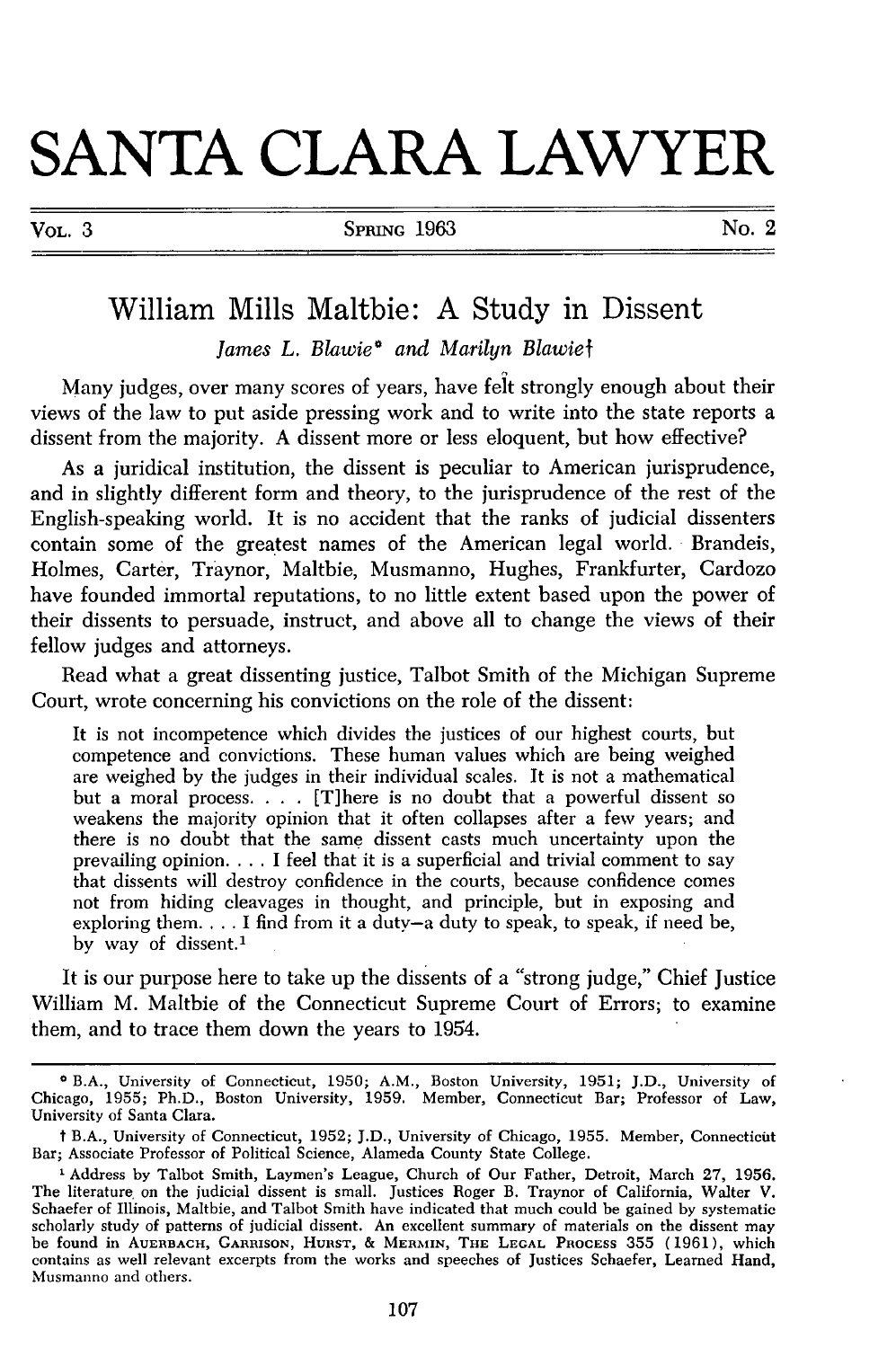#### WILLIAM MILLS MALTBIE

William Mills Maltbie was born in Granby, Connecticut, on March 10, 1880. He received his undergraduate and legal education at Yale University, where he graduated as a bachelor of law in 1905. After a long and distinguished career in the legal profession, he died in 1960.

Justice Maltbie was admitted to the Connecticut Bar in 1905, and practiced in Hartford. Election to the Connecticut House of Representatives followed in 1913. He was Assistant State's Attorney for Hartford County from 1914 to 1917, and executive secretary in the governor's office from 1915 to 1917.

After a short term as a judge in Litchfield County, William Mills Maltbie was appointed to the superior court where he served from 1917 to 1925. He served as an associate justice of the Connecticut Supreme Court of Errors from 1925 to 1930. In 1930 he became chief justice and served in that capacity until compulsory retirement in 1950.

On the Connecticut Supreme Court Justice Maltbie wrote the majority decision in 824 cases, and dissented in about 60 cases. Of these dissents, 35 were accompanied by opinions. These 35 dissents and their influence on later cases form the subject matter of this discussion.

What manner of man was this great dissenter? From his decisions and dissents, this appears: he was a careful student of the law, gifted with a powerful and polished English style reminiscent of that of Benjamin N. Cardozo. He was somewhat conservative in legal as well as in political outlook, yet he was completely willing to accept a change with which he might have disagreed initially. The voice of the legislature was sacred, and any indication of judicial indifference to statute was likely to bring a stinging rebuke from him, though he may well have known that the rebuke would be ineffective. A lifetime of service as a judge made him as sensitive to the requirements of justice and simplicity in a case as to the demands of stare decisis and uniformity of judgment. This same lifetime of service took him from the lowest position in the regular judicial hierarchy of his native state to the position of chief justice of the supreme court of that state. His long service on the supreme court of errors gave him a rare opportunity to reconsider his earlier dissents, to attempt to convince the court anew of the soundness of his position, and even to sweep the other members of the court along with him by the sheer force which comes with seniority on the bench and a marvelously intricate knowledge of the law of a particular jurisdiction.

An analysis of his dissents, however, will serve better to show the force of the judicial current than any number of paragraphs about the man or his decisions. For the purposes of this paper, Justice Maltbie's dissents are divided into those which became law, those which influenced the law, and those which had no apparent effect on the law.

#### DISSENTS WHICH BECAME LAW

A rather surprising technique is demonstrated by Chief Justice Maltbie in turning an earlier dissent into law in the case of *Roessler v. Burwell.<sup>2</sup>*In *Colonial*

<sup>&</sup>lt;sup>2</sup> 119 Conn. 289, 176 Atl. 126 (1934).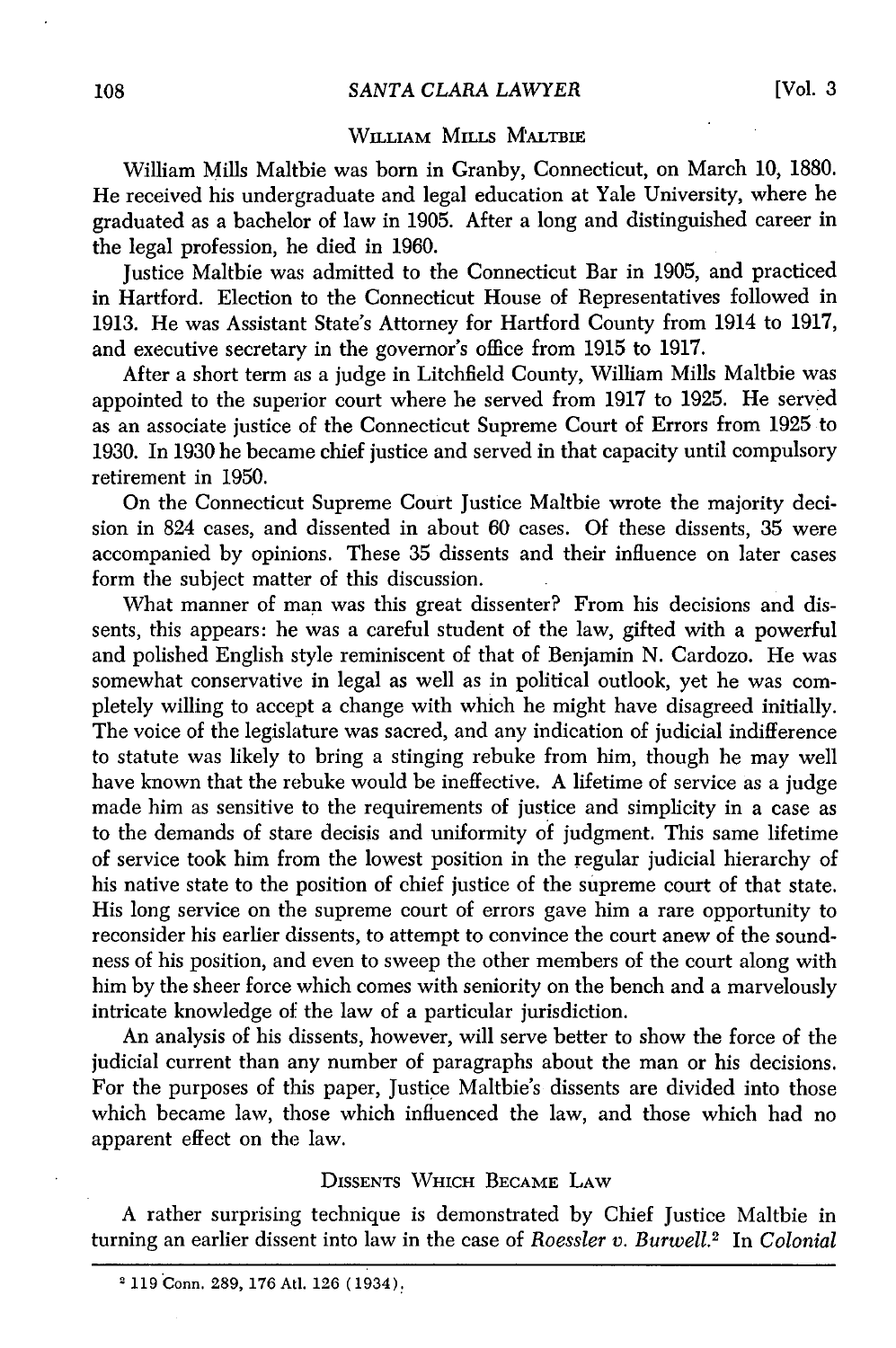*Trust Co. v. los. Hilton, Inc.,3* the majority of the court held that a contract which may appear complete upon its face must be interpreted in light of surrounding circumstances, especially where it is obvious that the parties understand that the contract is qualified by events to be expected in the normal course of business dealing. Justice Maltbie dissented vigorously to the effect that courts cannot substitute their opinion of the parties' intent for the terms clearly expressed in the contract.<sup>4</sup> In this particular case, his dissent would appear to be the better law, but poorer justice than the position taken by the majority.

In *Roessler v. Burwell,* Chief Justice Maltbie quoted from his own dissent in *Colonial Trust* as the law of that case.

The exclusion of the questions as to the intention of the plaintiff in securing the covenant from the defendant, so far as appears, falls within the rule that it is not the intent the parties may have had; but the intent they may have expressed in their agreement that is controlling. *Colonial Trust Co. v. Hilton Inc.,* 111 Conn. *77,* 83, 149 A. 513, 515. <sup>5</sup>

Thus, a major dissent became law because a chief justice quotes his dissent in an earlier case as the decision of the court in that case, with no apparent contradiction by the other members of his court.

In the same year, the city of Shelton attempted to protect its citizens from the dangers of raw milk by passing an ordinance making the sale of milk not pasteurized or obtained from tuberculin-tested cows illegal within the city. In an unenlightened decision on the validity of the ordinance, the supreme court ruled that since state law allowed the sale of several other types of milk, the ordinance was invalid as an attempt to limit the law-making power of the state legislature.<sup>6</sup> In his common-sense dissent, Justice Maltbie pointed out that there was no conflict between statute and ordinance, and that in such a case, where the intent of the legislature was vague and ill-defined, it was at least as logical to assume that it was the intent of the legislature to protect the health of the citizens of the state as it was to assume any other intent.7 He added that a local ordinance in pursuit of this same end was a valid exercise of municipal power.<sup>8</sup>

Justice Maltbie's logic appealed more to the legislature than that of the majority; for soon after the decision the statute was changed to prevent such conflicts between state and local milk regulation." *Sorenson v. New Haven,10* though a superior court decision seemed to establish the Maltbie dissent as the law of the state. The court pointed out that the statute had been changed after the *Shelton* case. It decided further that raw milk "may be detrimental to health," and that the statute in its amended form gave the local public health authority the power

<sup>8 111</sup> Conn. 77, 149 Atl. 513 (1930).

*<sup>&#</sup>x27;Id.* at 83, 84, 149 Atl. at 514, 515 (dissent).

Roessler v. Burwell, 119 Conn. 289, 295, 176 Atl. 126, 128 (1934).

<sup>&#</sup>x27;Shelton v. City of Shelton, 111 Conn. 433, 150 Atl. 811 (1930).

*<sup>&#</sup>x27;Id.* at 452, 150 Atl. at 817, 818. *Id.* at 452, 150 Atl. at 818.

**CONN. GEN. STAT. §** 22-167: "No provision of section 22-133 shall affect the authority of any town, city, or borough to enact ordinances concerning the sale or distribution, within its limits, of milk which may be detrimental to public health."

**<sup>&#</sup>x27;o** 4 Conn. Supp. 369 (1936).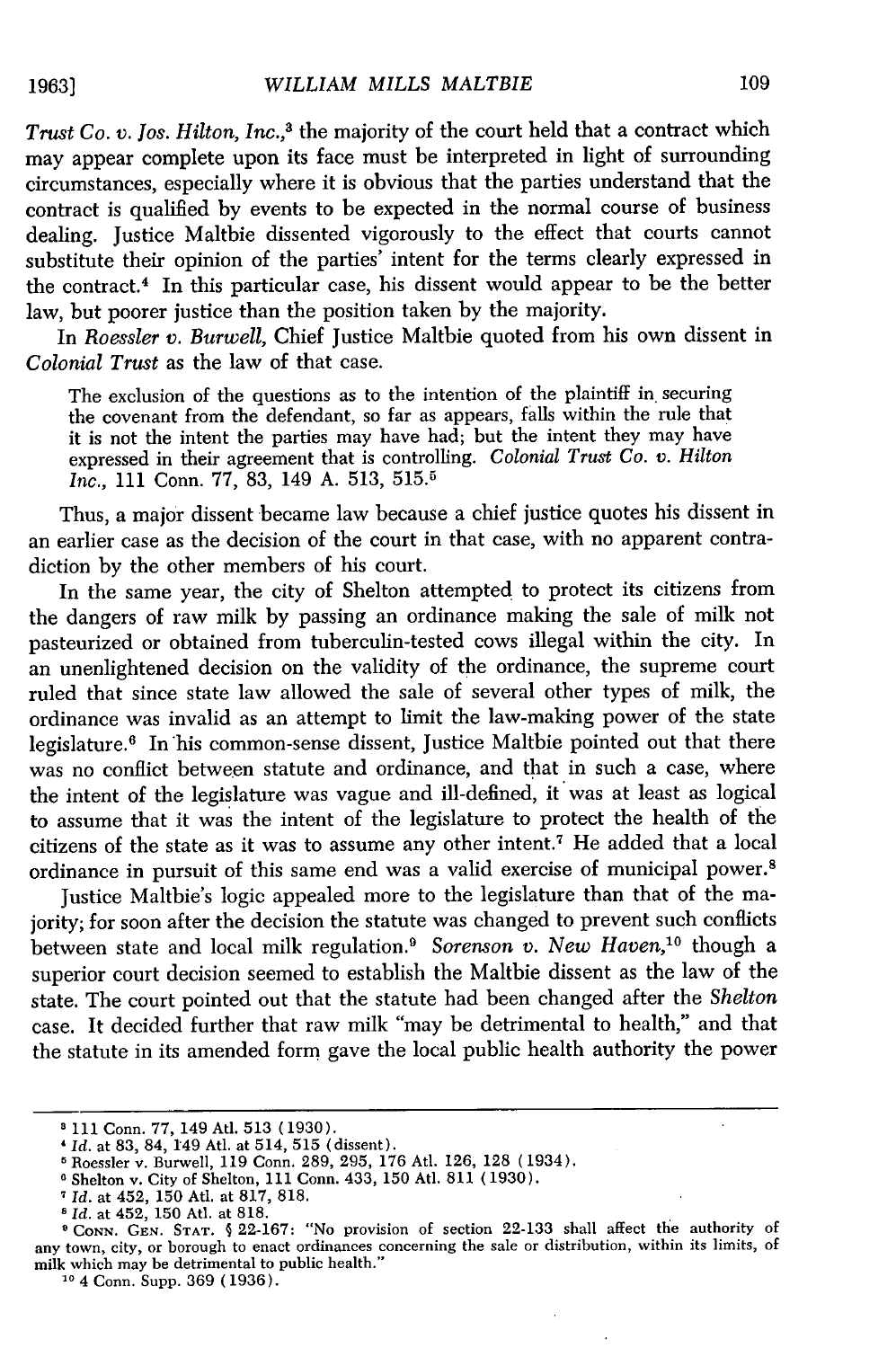to regulate sales of milk which may be detrimental to health.<sup>11</sup> In six years, the law had come full circle, and the Maltbie dissent was law.

The *Shelton* case was not the first instance in which the Connecticut legislature had done Justice Maltbie the honor of turning one of his dissents into law. Shortly before, in 1928, Associate Justice Maltbie had tried to introduce through the living decisional law a common-sense provision adopted in other states by statute.<sup>12</sup> He had failed in the court, but the legislature had taken up his dissent and made it into the rule to be followed in the state.<sup>13</sup> The issue arose in a trust  $case<sub>14</sub>$  where the testatrix had provided that the residue of her estate should be divided into two equal parts, giving one outright to her nephew, and the other half in trust for the lives of two nieces, and for their benefit. A dispute arose over the distribution of income earned upon the estate during the settlement. The majority decided that since the nephew's half of the estate did not vest until after administration of the estate had been completed, he was entitled only to the fixed sum of one-half of the residue of the testatrix, exclusive of interest earned during probate. The nieces' half, held in trust, vested immediately upon the death of the aunt. Thus one-half of the income on the residue of the estate, according to the decision of the court, went to the nieces. The income earned on the nephew's half of the estate was otherwise undisposed of, and thus fell into the residue. So, the income earned on the nephew's share was to be divided, one-half to the trust for the nieces, and one-half absolutely to the nephew.<sup>15</sup> The decision of the court probably represents the weight of authority in the United States wherever the common law has not been changed by statute.

The Maltbie dissent points out simply that a will speaks at death, and that it is his belief that beneficial ownership vests at that time, subject to the costs of administration, settlement, and other appropriate expenses.<sup>16</sup> For him the legal intricacy which seems to hinder rather than to promote was not a speedy and just settlement. The majority formula might be a joy to the mathematically minded, but it has little to recommend it in plain common sense.<sup>17</sup>

In 1941, twenty-three years later, now Chief Justice Maltbie took up the problem in the case of *New Britain Trust Co. v. Stanley.'8* The "New York" rule was rejected.

When there is no gift, but by a direction to executors or trustees to pay or divide and to pay at a future time, the vesting in the beneficiary will not take place until that time arrives. At any rate, the New York rule has been definitely repudiated in this state. *White v. Smith,* 87 Conn. 663, 668, 89 Atl. 272.1<sup>9</sup>

<sup>15</sup> *Id.* at 114, 115, 142 Atl. at 855, 856.

*<sup>1&#</sup>x27; Id.* at 373.

<sup>&</sup>lt;sup>12</sup> Maltbie's willingness to see the common law grow as in the past, without legislative action, is a notable characteristic.

<sup>&</sup>lt;sup>13</sup> See text accompanying note 23 infra.

**<sup>&</sup>quot;** Stanley v. Stanley, 108 Conn. 100, 142 AtI. 851 (1928).

*<sup>&</sup>quot; Id.* at 114, 142 Atl. at 855 (dissent).

<sup>&</sup>lt;sup>17</sup> For a full treatment of the method used by the majority of the court, see 2 PROBATE LAW AND PRACTICE **OF CONNECTICUT** 233 (1929).

**<sup>&</sup>quot;** 128 Conn. **386,** 23 A.2d 142 (1941).

*<sup>&</sup>quot; Id.* at 393, 394; 23 A.2d at 145.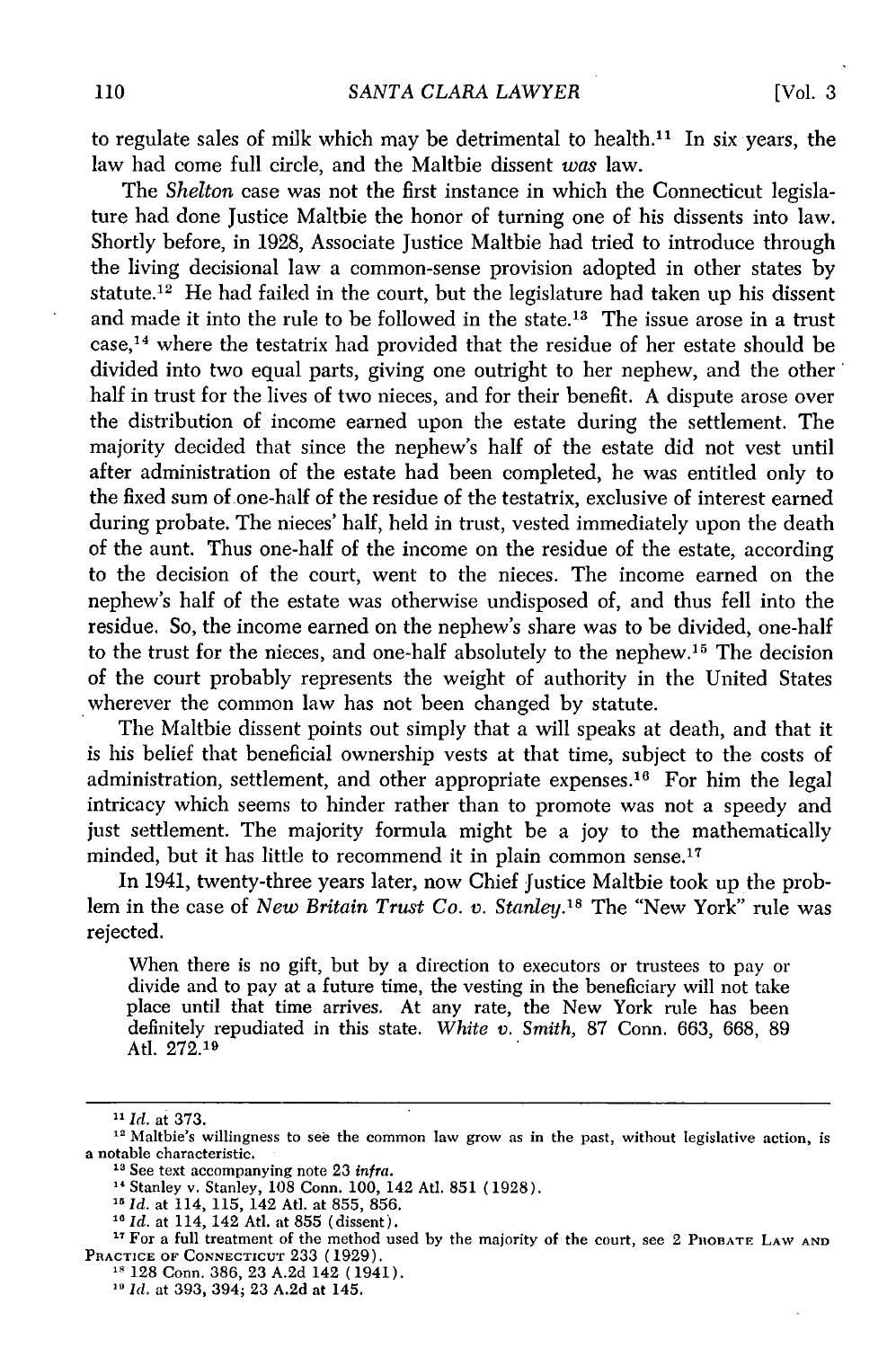Nothing is overruled; no mention of the earlier *Stanley* case is made. The law favors the early vesting of estates, says Maltbie, jumping back a half-century for his precedent. An earlier case, *Mead v. Close,20* decided in 1932, had presaged this decision. In the *Mead* case, Maltbie, speaking for the whole court, states that

The law favors the vesting of estates, and, unless a contrary intent appears, gifts will be construed to take effect in point of right at the death of the testator, though their enjoyment be postponed to a future time by the interposition of a life estate or otherwise.<sup>21</sup>

The ground had been prepared, consciously or not, by this decision.<sup>22</sup>

In 1949, the legislature confirmed the Maltbie opinion. The Connecticut statute, in force today, provides for the sharing of income by both residuary and non-residuary beneficiaries in the proportion which the amount of their legacies bears to the original inventories, after deducting the income on specifically devised or bequeathed property from the income to be allocated, and the value of the specifically-bequeathed or devised property from the inventory.<sup>23</sup>

#### TORT LAW

Yet, it is neither in wills nor in contracts that Maltbie has become most widely known. Tort law is the area in which his name has become famous, and two closely related dissents in this area<sup>24</sup> were to be woven by the Chief Justice into the law of Connecticut. The first occasion which offered the opportunity for an outstanding tort dissent was a case involving absolute nuisance.25 The atmosphere was still tinged with the classic case of Mrs. Palsgraf<sup>26</sup> and *Mahoney v. Beatman.*<sup>27</sup> The question of duty dogged the courts then even more than it does today. The influence of Cardozo overlay the tort field, and one of the few judges of Cardozo's stature writing at the time was Maltbie, a friend and student of Cardozo. The underlying philosophy of the two great judges in tort law was quite similar.

In the more important of the two cases, $28$  to be overruled nine years later, the fact situation was simple. Workmen were engaged to remove iron rails from beneath a hotel. A cable was attached to one of them and then connected to a truck across the highway. While pulling the rails from beneath the hotel, the workmen allowed the cable to fall to the road, slack, each time a car passed, so that the car could drive over the rope with no untoward event. A car was parked by the side of the road, partly obscuring vision. As the defendant came driving along this highway, a workman was standing by the side of the road, near the

**"'** Hill v. Way, 117 Conn. 359, 168 Atl. 1 (1933) and Jager v. First Nat'l Bank, 125 Conn. 670,

**<sup>20 115</sup>** Conn. 443, 161 Atl. 799 (1932).

<sup>21</sup>**Id.** at 445, 161 Atl. at 799.

<sup>22</sup>See also Bridgeport Trust Co. v. Fowler, 102 Conn. 318, 128 At]. 719 (1925); Palmer v. Estate of Palmer, 106 Me. 25, 75 Atl. 130 (1909); Frelinghuysen v. New York Life Ins. & Trust Co. 31 R.I. 150, 77 Atl. 98 (1910), cited in Lofgren, *Interest on Legacies,* 4 **CONN.** BAR J. 298 (1930). **2' CONN. GEN. STAT.** 1949, **§** 2927d, **CONN. GEN. STAT.** 1958 **§** 45-192.

<sup>&</sup>lt;sup>24</sup> Hill v. Way, 117 Conn. 359, 168 Atl. 1 (1933) and Jager v. First Nat'l Bank, 125 Conn. 670, <br>7 A.2d 919 (1939).<br><sup>25</sup> Hill v. Way, *supra* note 24.

<sup>&</sup>lt;sup>2</sup> Filli v. Way, *supra* note 24.<br><sup>26</sup> Palsgraf v. Long Island R. Co., 248 N.Y. 220, 162 N.E. 90 (1939).

**<sup>&</sup>lt;sup>27</sup>** 110 Conn. 184, 147 Atl. 762 (1929). See also notes 41-45 *infra* and accompanying text.  $\frac{128 \text{ Hil}}{1 \text{ V}}$  W<sub>ay</sub>, 117 Conn. 359, 168 Atl. 1 (1933).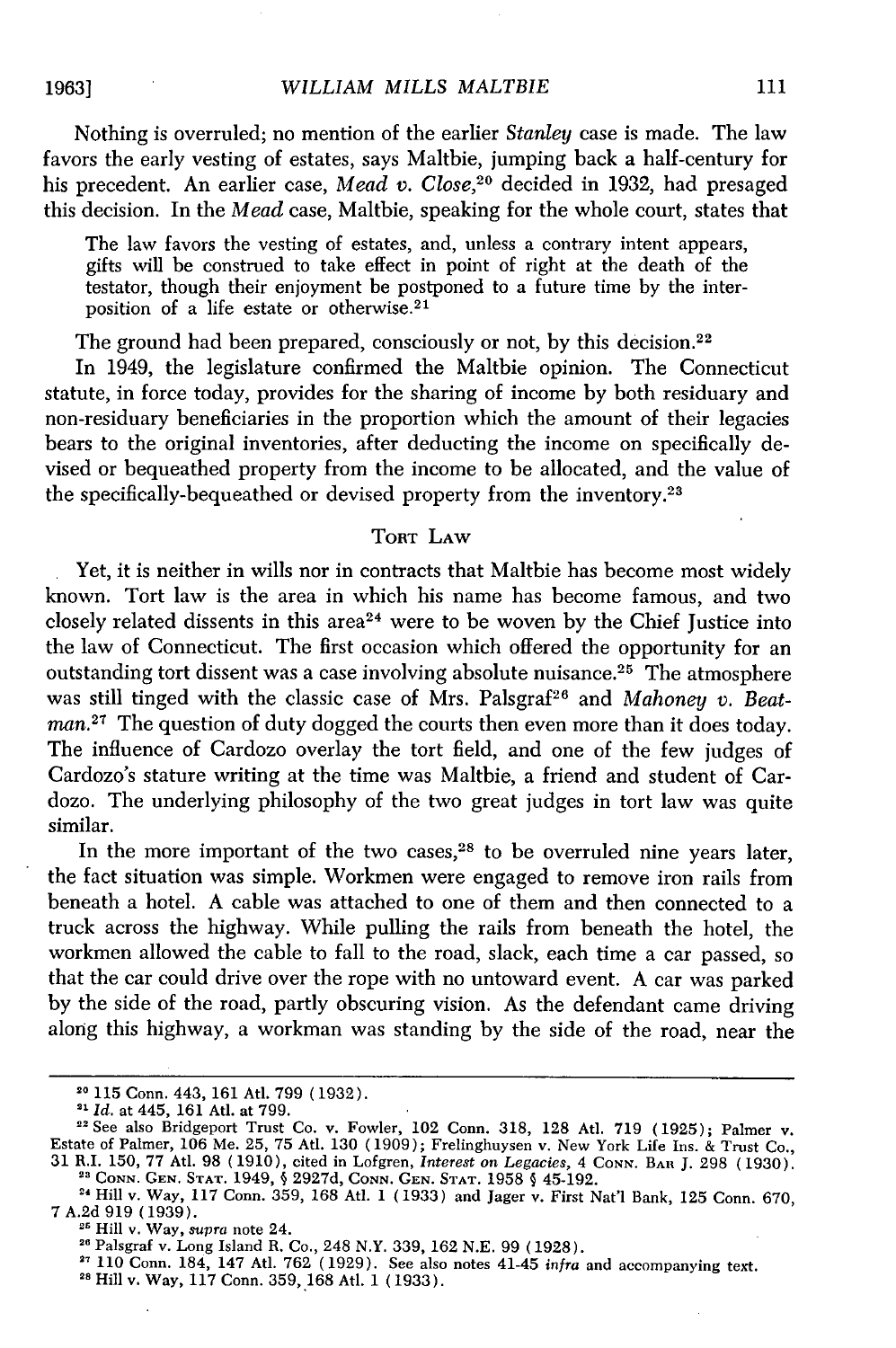cable. The rope was not lowered as it should have been, and the defendant drove into the cable with some force, throwing the workman back against a sign post injuring him seriously.

In the trial which followed, the driver was exculpated and recovery was denied. The case was appealed, presenting the supreme court with a nice question of the duty of care. The cable across the road was obviously a public nuisance, likely to cause serious injury. The defendant had every right to expect the road to be in good condition, safe and open. No signs or warning signals were posted. The nuisance was created intentionally, though without intention to cause injury. What duty was owed by the driver to the creators of the nuisance? On the face of it, the situation seemed to call for the application of the absolute nuisance theory. Yet, the decision of the supreme court exacted an extraordinary duty of care from the driver. The ruling stated that the cable was a nuisance, and that the plaintiff, among others, was clearly responsible for the creation of that nuisance. Yet, the defendant was required to use the care of a reasonably prudent person, even in this situation. The defendant could not proceed negligently, though without actual notice of the presence of the plaintiff or of the possibility of injury to him, then claim no liability for injuries to the person who had created the nuisance.<sup>29</sup>

The Maltbie dissent was typically clear and blunt.<sup>30</sup> The creator of a nuisance is in no better position than a trespasser on another's property. "He takes his chances," and the driver owes no duty to an obstructor in such circumstances until the driver becomes aware of the obstruction or knows its presence is reasonably to be expected. The duty question receives a simple answer: a person owes no duty to the creator of a nuisance until he has reason to know of the possibility of injury to the nuisance creator. Simple negligence is not enough. Some type of fault must also be present, if the fault on the part of nuisance creator is to be overcome.

The companion case, *Jager v. First Nat'l Bank*,<sup>31</sup> has little of interest in it to the lawyer or to the student. Suffice it to say that the case involved a ramp leading to a store, poorly built, dangerous, and a clear nuisance to the public. The underlying reasoning of the decision was similar to that in the *Hill* case.

Though these two dissents set the stage, it was not until his last decade on the bench that Justice Maltbie wrote his two dissents on the duty of care into the law of Connecticut. The occasion<sup>32</sup> was again simple: a woman had fallen on a sidewalk and injured herself seriously. A driveway had been cut across the sidewalk, in such a way that a sudden sharp drop was formed where driveway and sidewalk intersected. The construction was obviously faulty, to such an extent as to create a public nuisance and a hazard to persons walking with normal care. Chief Justice Maltbie's decision was equally direct: where the creator of a nusiance intended to bring about the conditions which in fact are found to be a nuisance, his conduct goes beyond mere lack of ordinary care, and contributory

<sup>&</sup>lt;sup>29</sup> *Id.* at 367, 168 Atl. at 4.<br><sup>30</sup> *Id.* at 367, 168 Atl. at 4 (dissent).

<sup>&</sup>lt;sup>31</sup> 125 Conn. 670, 7 A.2d 919 (1939).<br><sup>32</sup> Beckwith v. Town of Stratford, 129 Conn. 506, 29 A.2d 775 (1942).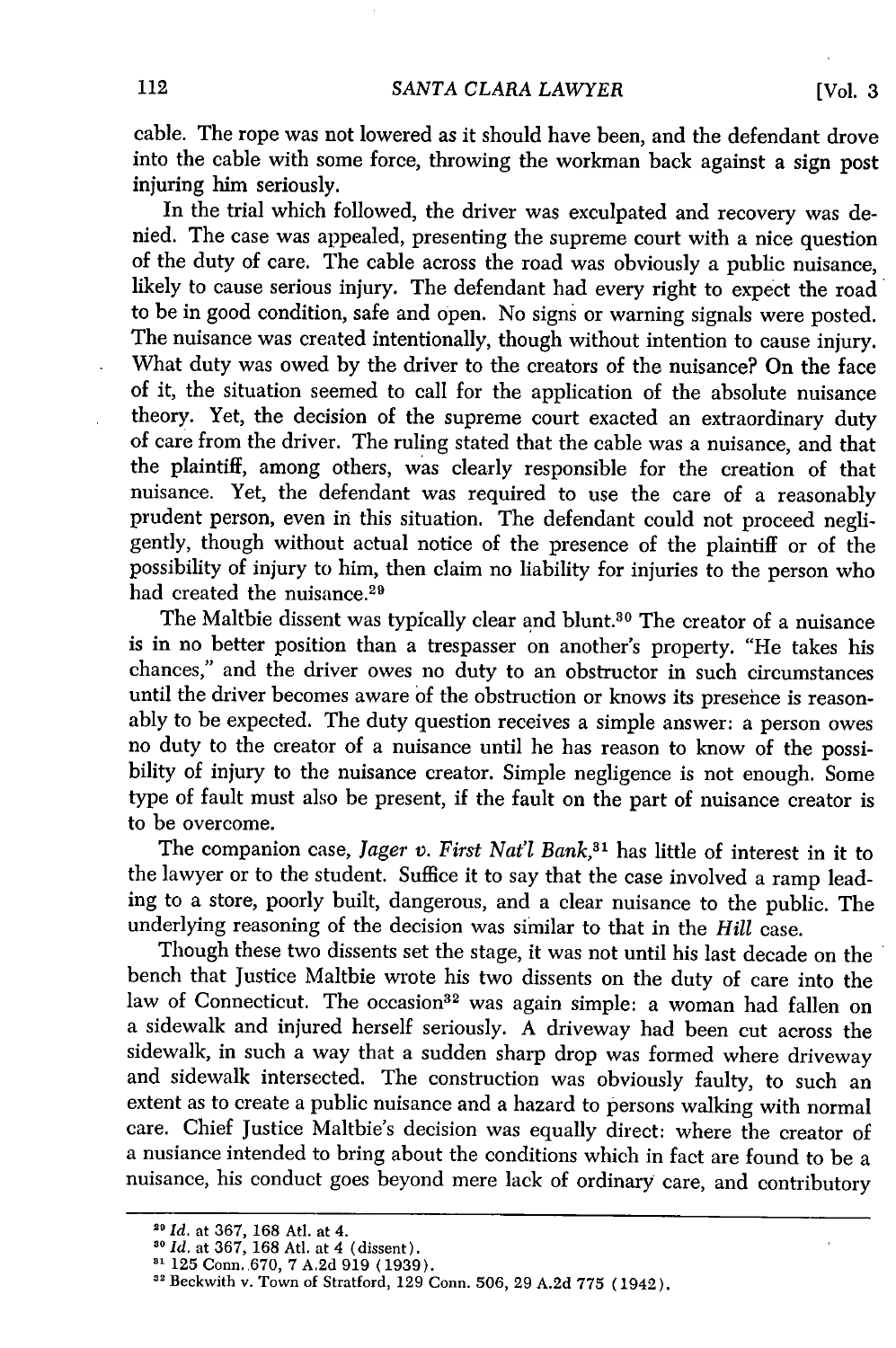#### *WILLIAM MILLS MALTBIE*

negligence is not a defense. The plaintiff (injured party) may be barred from recovery only when he assumes the risk or is in extreme fault.<sup>33</sup> Here, Maltbie had come into his final and greatest decade. He dismisses *Hill* v. *Way,* not by subterfuge or legal nicety, but by blunt dismissal of the case as wrong in theory and in law.<sup>84</sup> This is Justice Maltbie at his finest, learned in the law, and conscious of his learning, shaping the law of his state to the "best reasoned" view of the law.

In *Hill v. Way, ...* we held that the nuisance was one grounded on negligence **....** Further consideration has led us to the conclusion that we were wrong in that ruling. The stretching of the rope taut across the road brought about a condition which was inherent in the work being done and was therefore intentional. . **.** . The nuisance in the *Beckwith* case was an absolute nuisance and the trial court was correct in its ruling that contributory negligence would be no defense. There is no error.<sup>35</sup>

#### CONSTITUTIONAL LAW

Of less importance, but yet of considerable interest, is one of the minor Maltbie dissents which became part of the American jurisprudence. The dissent expressed the unrest which the Justice felt over the majority decision and his own belief that the findings in the lower court were insufficient to support a conviction on the charge. The case was a famous one in constitutional law, *Cantwell v. Connecticut*,<sup>36</sup> one of the Jehovah's Witnesses cases. A Connecticut statute<sup>37</sup> forbade soliciting contributions for a religious cause except from members of the religious organization itself, unless given permission to do so under a license to be issued **by** the Secretary of the Public Welfare Council at his discretion. The Secretary's discretion was rather broad. He could decide if the .cause was a religious one or a bona fide charity, and could withhold permission even from these if they did not meet reasonable standards of efficiency and integrity.

In the *Cantwell* case, the evidence showed that sect members had been going from house to house, speaking and playing phonograph records which advocated their own religion and attacked Roman Catholicism quite strongly. If the householder seemed at all willing, or at least not openly and violently hostile, the Witnesses played these records, spoke to the person, tried to sell booklets and other literature, and requested contributions. The particular neighborhood involved was 90 percent Catholic, and personal violence to the Witnesses was threatened. They were arrested, tried and convicted for soliciting contributions for an alleged religious cause without a license, in violation of the statute.<sup>38</sup> Chief Justice Maltbie and Justice Brown dissented.<sup>89</sup>

1963]

*Id.* at 514, 29 A.2d at **778.**

*<sup>,</sup>Id.* at 512-14, 29 A.2d at **778.**

*<sup>&</sup>quot;Id.* at 513, 514, 29 A.2d at **778, 779.**

<sup>&</sup>quot;309 **U.S.** 626 (1939), 310 U.S. 296, *reversing,* 126 Conn. 1, **8** A.2d 533 (1939). **"CONN. GEN. STAT.** 1930, **§** 6294, amended, **CONN. GEN. STAT. § 860d** (Supp. 1937)

*as Ibid.*

<sup>&</sup>lt;sup>39</sup> State v. Cantwell, 126 Conn. 1, 8, 8 A.2d 533, 537 (1939): "In this opinion the other judges concurred except that Maltbie, C. J. and Brown, J., dissented- from so much of it as holds that the finding was sufficient to support the conviction of the accused upon the third count under the statute penalizing the solicitation of money or other valuable thing."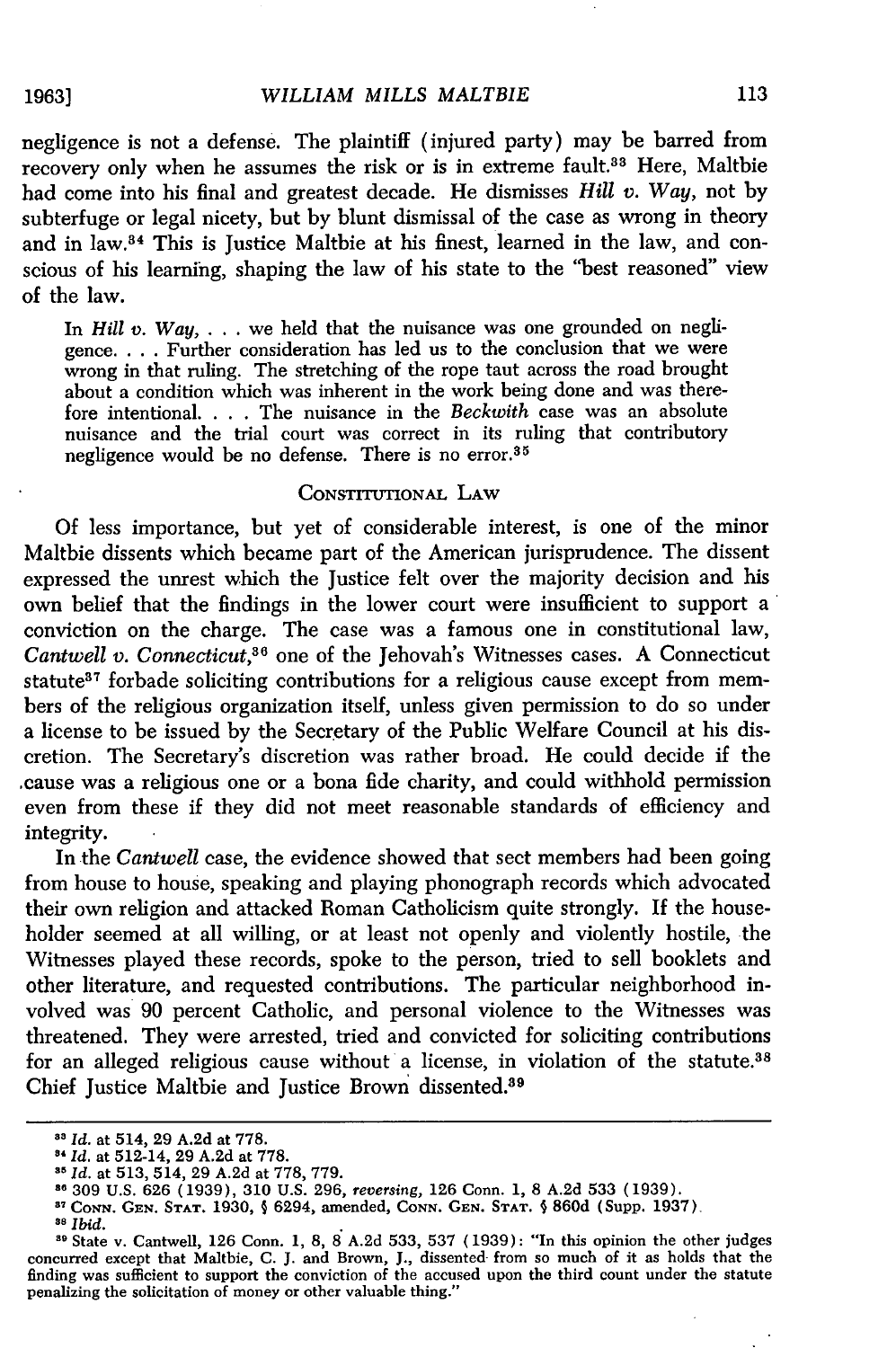[Vol. **3**

The United States Supreme Court shared Justice Maltbie's uneasy feeling about the case. In *Cantwell,4°* one of a series of cases of the thirties and forties setting the bounds of religious privilege, the highest court struck down the Connecticut statute as unconstitutional under the fourteenth amendment as a deprivation of liberty without due process.

#### **DISSENTS WHICH INFLUENCED** THE LAW

The case *of Cromwell v. Converse41* provides another example of the influence which a justice sitting on his state's highest court for a generation may exert over the course of the law. As has been remarked many times over, almost every great judge which the Anglo-Saxon system of law has produced has held judicial office over a long span of time. Longevity may not be indispensable to greatness, but it appears to help.

In the *Cromwell* case, a discretionary trust was involved. The majority of the supreme court held, among other things, that income realized on an estate before a beneficiary's death and allocated automatically by the trustees under their original decision made some time before, goes to the beneficiary's estate, and not to the remainderman. This holds true despite the fact that the income was not paid over in the *cestuis* lifetime. 42 The Maltbie dissent is, as always, pellucidly clear and logical.43 If the trust is discretionary, nothing vests in the beneficiary until payment is actually made. Therefore, the basis of the majority opinion fails in legal logic. Maltbie expressed the opinion that it should be in the discretion of the trustees to pay income accrued up to the death of the *cestui que trust* to his estate, or to the remaindermen. In any other case, the unallocated income goes to the remaindermen. <sup>44</sup>

In *Willis v. Hendry,45* the issue was not directly in point, so it is not correct to say that Chief Justice Maltbie changed the law. However, it is safe and correct to say that he influenced the future course of the law. The facts of this case are similar to the earlier one. Trustees of a discretionary trust had received income from the beneficiary's trust estate, but had not yet allocated it. The question arose as to whether the trustees might pay off certain debts and obligations incurred for the *cestui's* support during life. For the majority, Chief Justice Maltbie ruled that the trustees might exercise full discretion in this instance, and might pay off just debts from the trust estate if they thought it proper to do so.<sup>46</sup>

These facts bring the case within the decision of *Greenwich Trust Co. v. Shively,* 110 Conn. 117, 121, 147 A. 367, rather than that of *Cromwell v. Converse,* 108 Conn. 412, 143 A. 416 **....** The case is one of a spendthrift trust with discretion in the trustee, and falls within comment "b" under § 158 of the Restatement of the Law of Trusts instead of within paragraph (2) of that section; but for the reasons stated in *Cromwell v. Converse, supra,*

<sup>12</sup>*Id.* at 433, 143 At. at 422. *"3 Id.* at 435, 143 At. at 424 (dissent).

Cantwell v. Connecticut, 310 U.S. 296 (1939).

<sup>4&#</sup>x27; 108 Conn. 412, 143 At]. 416 (1928).

**<sup>&</sup>quot;** *Id.* at 436, 143 Atl. at 424.

**<sup>&</sup>quot;** 127 Conn. 653, 20 A.2d 375 (1941). **<sup>40</sup>***Id.* at 674, 675, 20 A.2d 384, 385.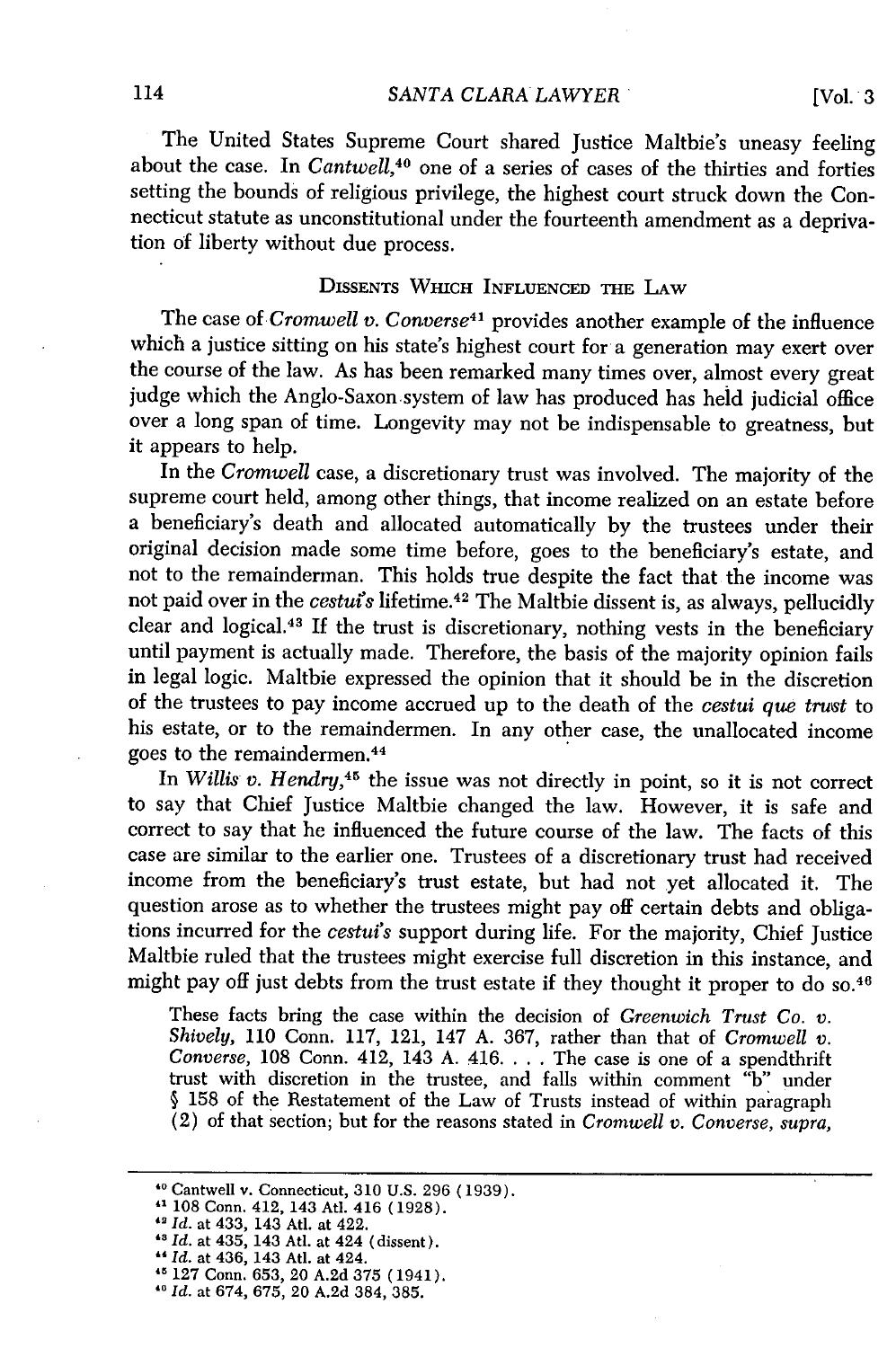we cannot follow the broad statement in that comment, that in the case of such a trust, the executor or administrator of the beneficiary's estate is not entitled to the income.<sup>47</sup>

Thus, this part of the *Cromwell* case is distinguished and limited, but not overruled. Yet, it seems safe to hazard a guess that a bookmaker with any knowledge of the law would not put much money on the future vitality of *Cromwell v. Converse* on the particular point here involved.<sup>48</sup>

#### DISSENTS WHICH **HAD** No APPARENT INFLUENCE ON THE LAW

It may seem a little strange to spend time talking about the Maltbie dissents which died. Yet, it is submitted that dissents of this very character show most the inner thoughts of a judge. The expression of horror, of contempt, of disgust contained in the dissent may tell more of the judge's actual philosophy than volumes of his majority decisions. In the majority decisions, the judge is writing for other judges as well, and usually for the full court. He writes as well for the courts which came before and for those which will follow. He is free only within narrow limits. He must write in most instances not what he believes is the law and should be the law, but rather a compromised version of the opinions of five or seven or nine judges. Only in the dissent is he free of the past course of the law. His responsibility is to the inner ideals by which he guides his life, to the society in which he lives, and to the ever-evolving common law. There are few judges who write dissents merely because they seem charmed by their own words.

Mr. Justice Maltbie's earliest dissent on the Connecticut Supreme Court of Errors shows little promise of the high stature to which he was to rise as a state court justice. In *State v. Schleifer,49* the defendant was found guilty of soliciting striking railroad shop men to violence. The defendant, a union organizer of the worst type, advocated beating company officials with lead pipes, sabotaging machinery with emery dust, ruining and destroying the homes of company officials, and other pleasant methods of economic warfare. Drastic violence actually did result from his urgings, and he was brought to trial in a tense atmosphere. Public feeling was running high against anarchist acts, and the red scare of the twenties was in full tide. The defendant was convicted and he appealed on the grounds that the prosecutor was unfair in referring to the accused as a traitor and slacker; in referring to a case involving the terrorist bombing of a bank, with the implication that the defendant was advocating the same sort of thing; and further, in implying that he, the prosecutor, had additional but absent witnesses who would make the case airtight.<sup>50</sup>

The supreme court reversed the conviction and remanded for a new trial. The Maltbie dissent is legalistic and doctrinaire:

A "fair trial" to the accused does not require that every possible protection

**1963]**

**<sup>&#</sup>x27;7** *Ibid.*

<sup>,&</sup>quot; For an interesting Maltbie dissent on a related issue see Bridgeport City Trust Co. v. Beach, 119 Conn. 131, 174 Atl. 308 (1934).

**<sup>&</sup>quot;** 102 Conn. 708, 130 Atl. 184 (1925).

*<sup>5</sup>o Id.* at 712, 130 At. 192, 193.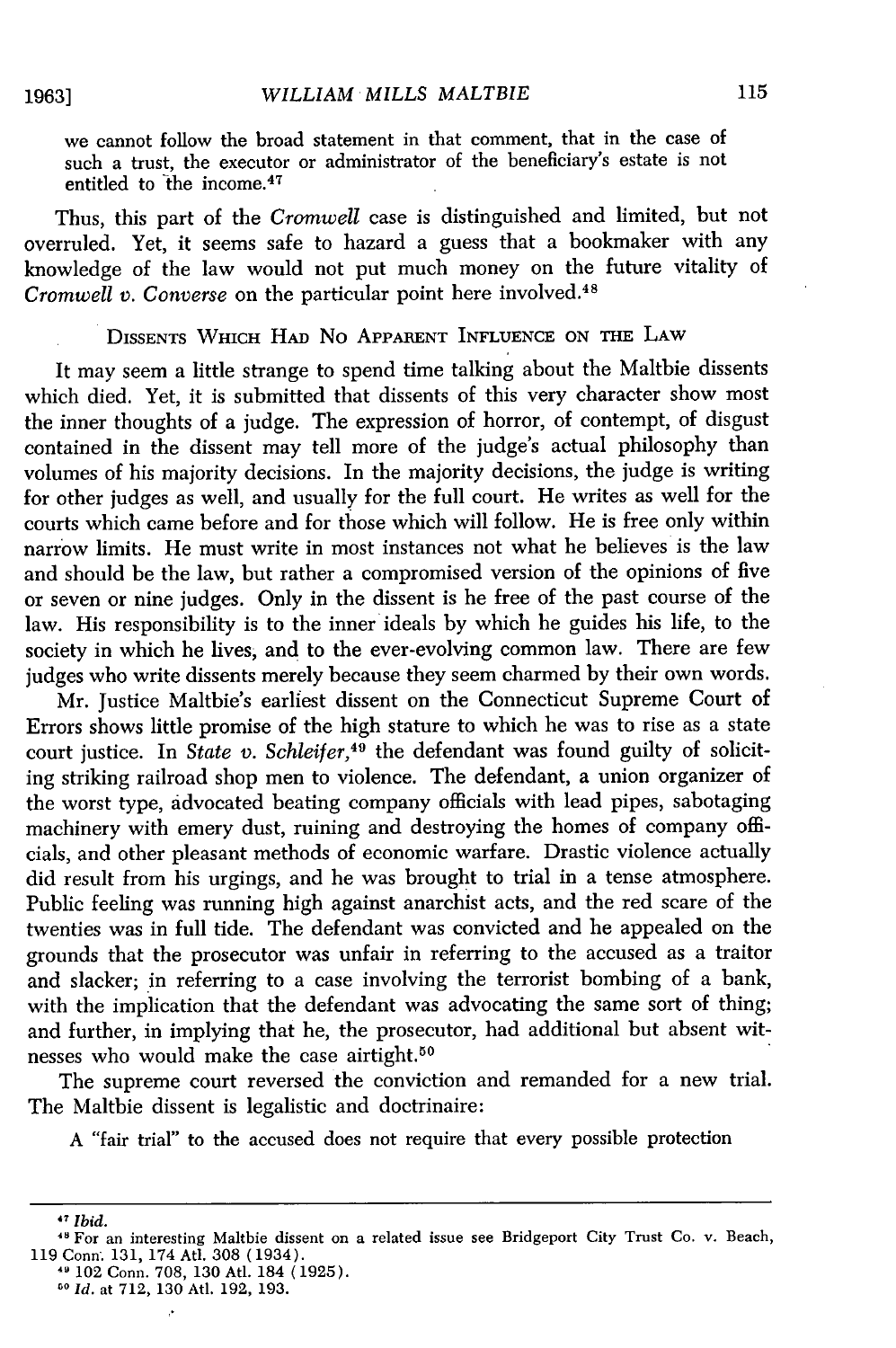shall be thrown about him, but over against his right must be set the right of society to protect itself against crime and social disorder. <sup>51</sup>

It did not take the new associate justice long to outgrow this mode of thought. Just four years later *State v. Litman<sup>52</sup>* came up to the highest court of the state. Here again, union difficulties were involved. Two men, workers in a dress-goods factory and apparently scab laborers or strikebreakers, were leaving their homes under guard to go to work in a taxi supplied by their employer. Before they reached the taxi, they were set upon by nine men, who proceeded to beat them with sawed-off billiard cues wrapped in newspapers and perhaps with an iron pipe as well. The nine men were indicted and convicted of assault with intent to murder. Maltbie's dissent in this case, when it reached the supreme court on appeal, was more like the natural, even-handed opinions usually associated with him. Like a logical syllogism, the dissent falls into place, compelling, and far more timeless than the opinion of the majority. In a criminal case, the state must prove every essential element necessary to make up the crime charged, beyond a reasonable doubt. The jury could find assault with intent to murder only if no other reasonable explanation existed for the facts established by the evidence. Even assuming all the facts presented by the state were established, an intent only to "beat up" labor enemies would reasonably explain the evidence. In fact, Maltbie points out, the evidence and the whole complex of the case show such an intent far more clearly than an intent to kill.<sup>53</sup>

#### STATUTORY CONSTRUCTION

During his years on the bench, Maltbie kept up something of a running battle with other members of the court over the issue of strict versus loose interpretation of statutes. Maltbie's respect for the literal meaning of a statute contrasts strongly with the liberal, and at times slightly high-handed treatment of state legislative acts by the supreme court of errors. For instance, in preparing to read into a statute a provision that was not there, the court announced sanctimoniously:

The intent of the lawmakers is the soul of the statute, and the search for this intent we have held to be the guiding star for the court. It must prevail over the literal sense and precise letter of the language of the statute. <sup>54</sup>

Justice Maltbie hit the judicial ceiling in his dissent, calling for a close adherence to the logical interpretation of statutes and to the legislative intent.<sup>55</sup>

The court used this case repeatedly in future decisions, when the literal meaning of a statute threatened the equities in a case or threatened to shake up wellsettled principles.<sup>56</sup> Even Justice Maltbie himself, rather strict interpreter though

*<sup>51</sup> Id.* at 734, 130 At. 194, 195 (dissent). **52 106** Conn. 345, **138** Atl. 132 (1927).

*<sup>33</sup> Id.* at 355, 138 Atl. at 135 (dissent).

**<sup>&</sup>quot;** Bridgeman v. City of Derby, 104 Conn. 1, 8, 132 Atl. 25, 27 (1926).

*<sup>15</sup> Id.* at **16, 132** Atl. at **30.**

**<sup>11</sup>**See, e.g., Brown ex. rel. Gray v. Quintilian, 121 Conn. 300, 304, 184 Atl. 382, 384 (1936), Kelly v. Dewey, 111 Conn. 281, 285, 287, 149 Atl. 840, 841, 842 (1930), State *ex rel.* Stamford v. Bd. of Purchase and Supplies, 111 Conn. 147, 161, 149 Atl. 410, 415 (1930).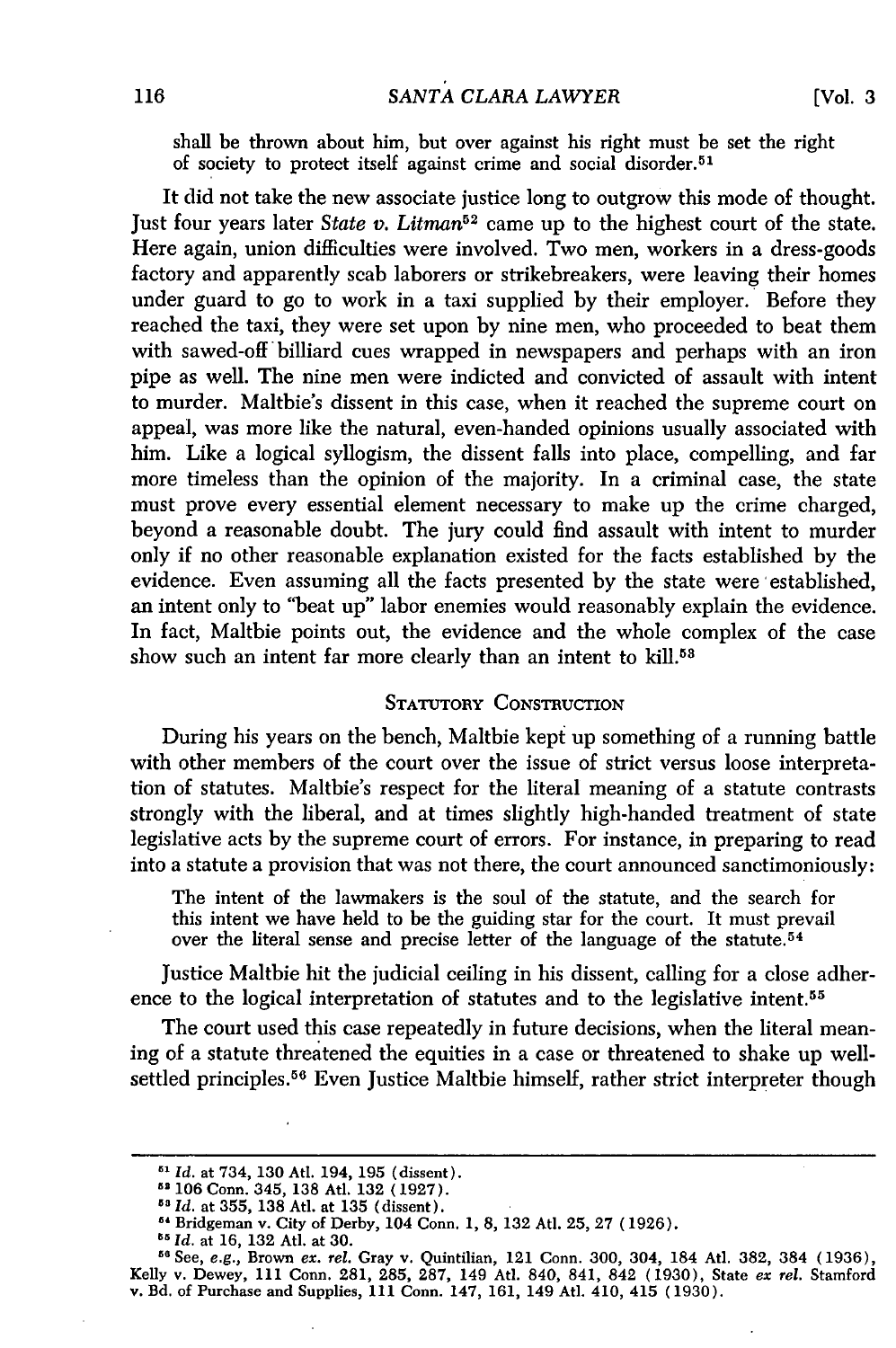he was, had recourse to this decision more than once to broaden or limit an uncomfortable statute.<sup>57</sup>

This type of judicial juggling should surprise no one who is acquainted with the Connecticut jurisprudence. The supreme court of errors is as likely to refer to *Corpus Juris Secundem,* to the enlightened weight of authority, or to a noted text-writer as it is to its own past decisions. The superior and supreme court judges are professional judges, chosen for life, and are not involved in politics to any but a negligible extent. The senior superior court judge is selected almost automatically to fill a vacancy on the supreme court of errors. To men in this tradition, the law and the reasons for it are clearly known, and legislative direction is hardly needed except as a violent corrective to a trend of law deemed undesirable for social or political reasons.

The finest example of Maltbie's unwillingness to counter clear legislative intent is found in his dissent in *Gunther v. Board of Zoning Appeals.58* There the trial court had reversed the action of the Board of Zoning Appeals in granting permission for extension of a non-conforming use. A factory located in a residence zone wished to expand by making use of a nearby dwelling-house as an office. The appellate court then reversed the trial court, holding the action of the board in allowing use of the dwelling-house to be proper under the zoning ordinance. This ordinance allowed expansion of a plant to adapt "to different or improved processes of manufacture or production" even if located in a residence zone. The supreme court of errors, apparently not relishing the idea of nonconforming uses encroaching continually on residential land, reversed again, upholding the trial court, and ignoring a statute on the subject.<sup>59</sup>

Maltbie, in his dissent, points out that the Connecticut statutes provide that a zoning board may "permit the extension of an existing commercial or industrial establishment in any district."60 He points out that the legislative intent is obvious, and requires only a reading of the statute.

It is not for us to substitute for a clearly expressed legislative intent our idea of what would be a wiser provision . . . nor is it the function of the court to attempt to improve a legislative enactment by reading into it provisions which do not find expression in its words.<sup>61</sup>

The majority did not read the statute as Justice Maltbie did at that time, nor has it since.<sup>62</sup>

A brief mention should be made of the elasticity of mind of the Chief Justice. It is by no means uncommon for him to take a solid position on one side or the other of a major issue in law, only to find him abandoning his stand a few months

19631

**<sup>57</sup>**See, *e.g.,* Kuehne v. Town Council, 136 Conn. 452, 456, 72 A.2d 474, 476 (1950); Greenwich Trust Co. v. Tyson, 129 Conn. 211, 222, 27 A.2d 166, 172 (1942). **<sup>58</sup>**136 Conn. 303, 71 A.2d 91 (1949) (dissent). See also Arsenal School Dist. v. Hartford,

<sup>120</sup> Conn. 348, 180 At. 511, 518 (1935) (dissent), for an example of Justice Maltbie's respect for legislative will, and also for a prime example of a judge castigating a legislature for poor legislative draftsmanship.

**<sup>&</sup>quot;'** Gunther v. Bd. of Zoning Appeals, *supra* note 58.

**O0CONN. GEN. STAT. §** 1033(1).

**<sup>61</sup>** Gunther v. Bd. of Zoning Appeals, 136 Conn. 303, 311, 71 A.2d 95, 96 (1949).

**<sup>0&#</sup>x27;** See, e.g., Heady v. Zoning Bd. of Appeals, 139 Conn. 463, 94 A.2d 789 (1953); Piccirillo v. Bd. of Appeals on Zoning, 139 Conn. 116, 90 A.2d 647 (1952).